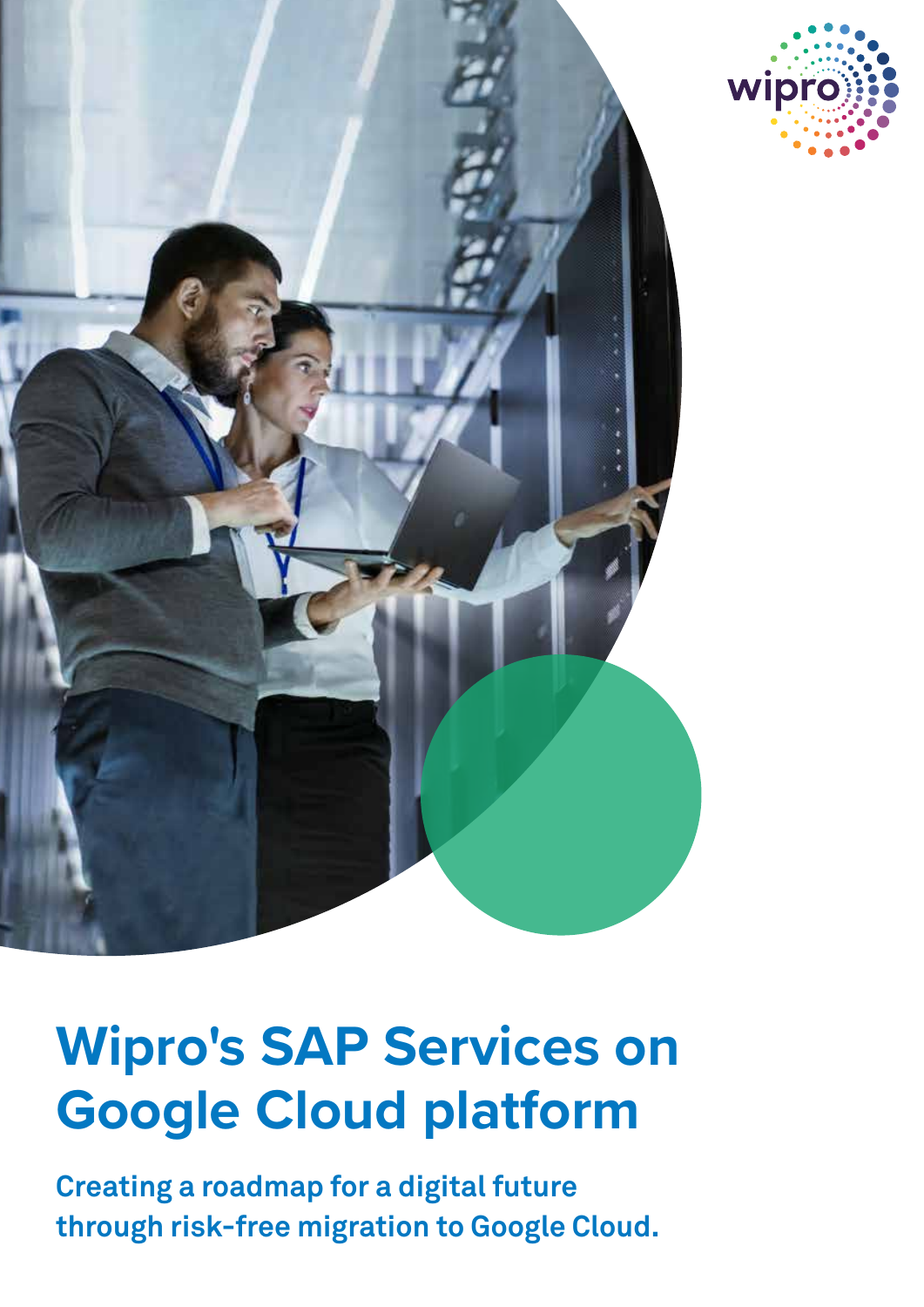The complexity of SAP implementations has increased, and it's getting increasingly difficult to maintain a high level of performance on various business metrics. Therefore, businesses turn to Google Cloud Platform to run their SAP workloads to achieve business agility, save money on their IT costs, and improve availability.

# **The solution**

SAP customers today are looking to assess and adopt the SAP S/4HANA platform while also considering the best Cloud strategy. Wipro has leveraged its OS/DB migration experience in building a robust SAP Cloud Migration framework called 'Safe Passage to Cloud'. Coupled with Wipro's proprietary tooling framework— 'MigMan (Migration Manager)', it enables a smooth, risk-free migration to Google Cloud in near-zero down-time.

### **Benefits**

**Lower TCO and Capex -** Benefits from the economies of scale and efficiency provided by Google Cloud and Wipro (approximately 20–50% more efficient)

**End-to-end ownership -** Wipro's proven 'Safe Passage to Google Cloud' migration approach and 'Cloud Command Center' operations enables end-to-end ownership of the outcome

**Agility and speed -** Provision for new SAP systems in minutes, compared to waiting times of weeks or months

**We will lead an on-time, on-budget, non-disruptive, and risk-free migration to GCP with our combination of SAP best practices and tech tools. As a recognized 'SAP on GCP Expertise' partner, we deliver accelerated and secure cloud migrations for SAP users across the industries we serve.**





**Subscription-based pricing model –** PMC (Partner Managed Cloud) a service that provides end-to-end services, including SAP application licenses with an as-a-service model







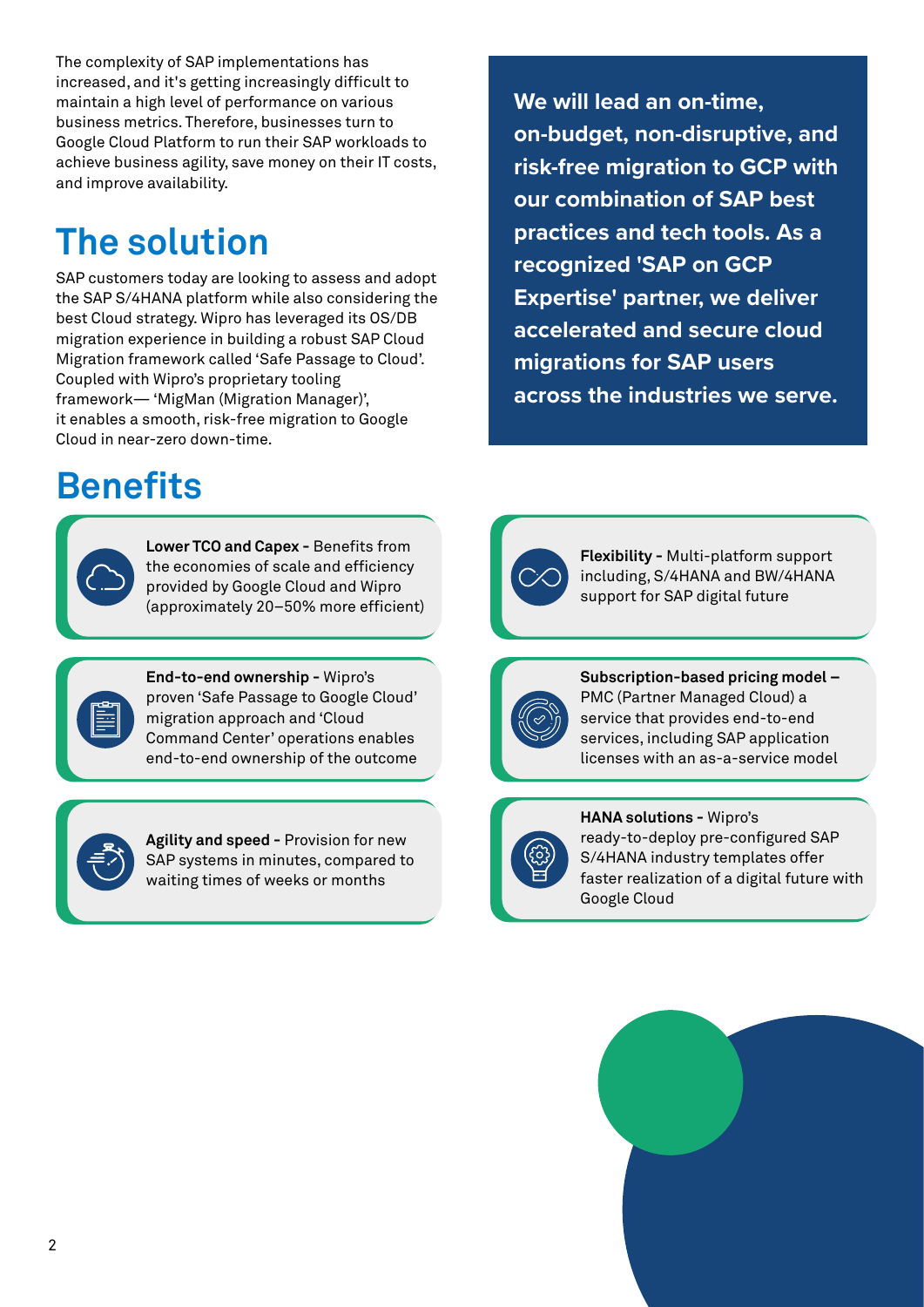### **Value proposition**



Wipro is a global system-integrator partner for Google Cloud Platform with trained professionals, joint solutions, and GTM support. Wipro is also the partner of choice for Google for their SAP implementation



Our Boundaryless Datacenter (BLDC) is a reimagined services platform that serves as a focal point for hybrid IT and has integrations with on-premise DC, hosted DC, private, and Google Cloud



Our S/4HANA based solutions and intelligent business applications leverage the integration of SAP Cloud Platform applications with Google services to provide real-time GPS tracking, geo-fencing, and real-time location updates



We have over 700 migration experts who have experience in completing over 150 migration/upgrade engagements



We have more than five service offerings, including cloud assessment and advisory services, migration, transformation, and management services. Over 20 tools/ accelerators and partner solutions support these offerings and provide near-zero downtime to minimize business impact, auto code remediation automated provisioning, and rapid tool-based migrations to reduce overall project timelines and costs



Wipro's proprietary testing tools IntelliAssure and AssureNext help in automating test script creation and execution, thereby reducing the overall cost of the project



To improve user productivity after Cloud migration, we have BOTS based automated issue tracking and resolution for application support

3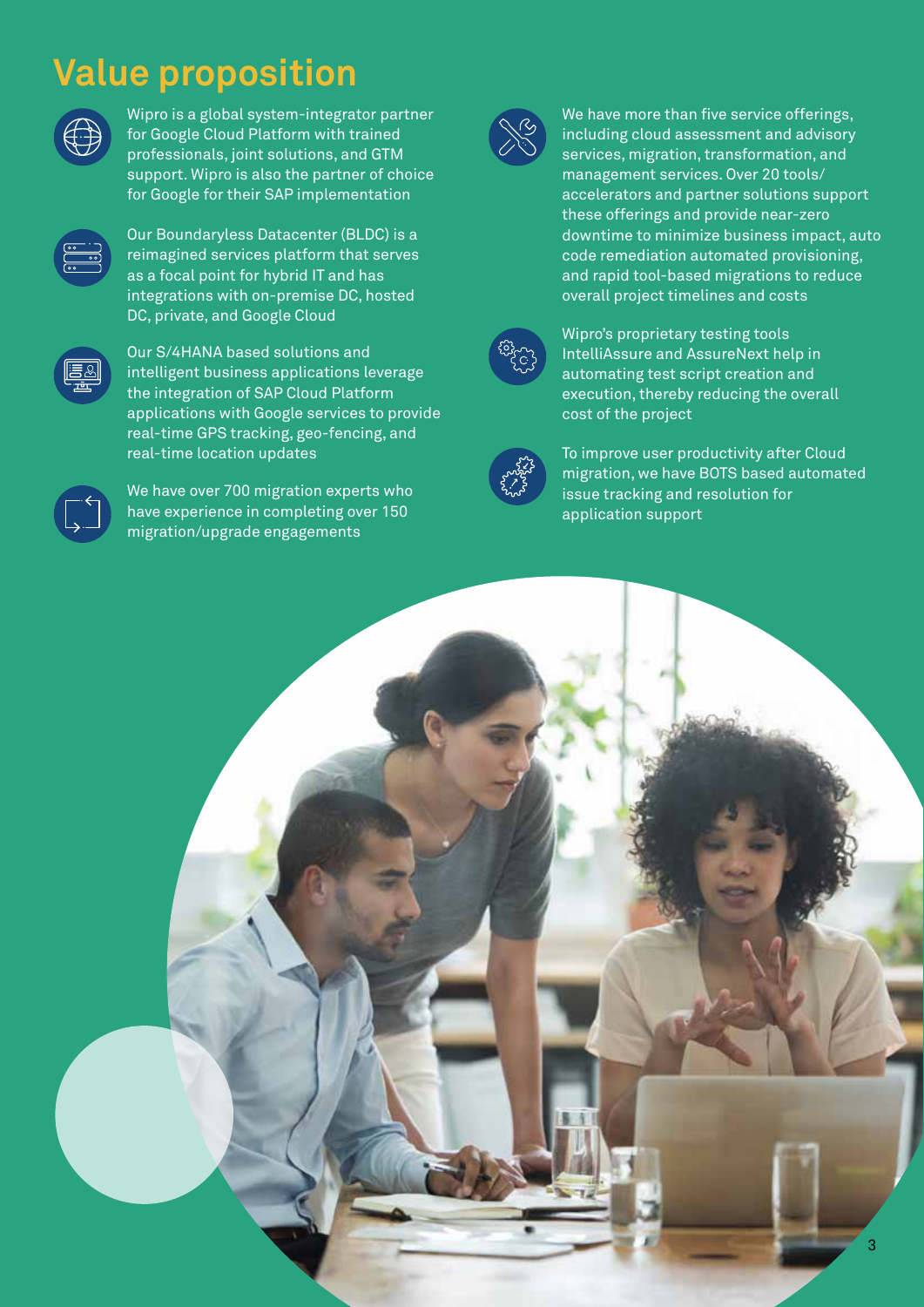## **Safe Passage to Google Cloud**



#### **Winning with Google Cloud**

Wipro's Google practice focuses on creating new, innovative technology solutions that can help organizations accelerate their journey to digital transformation. By combining the enterprise technology stacks from Google with Wipro's

industry-leading domain solutions, our position is unique to support and guide the digital enterprises of tomorrow to make the right decisions while adopting Cloud, AI, ML, and other next-gen technologies.